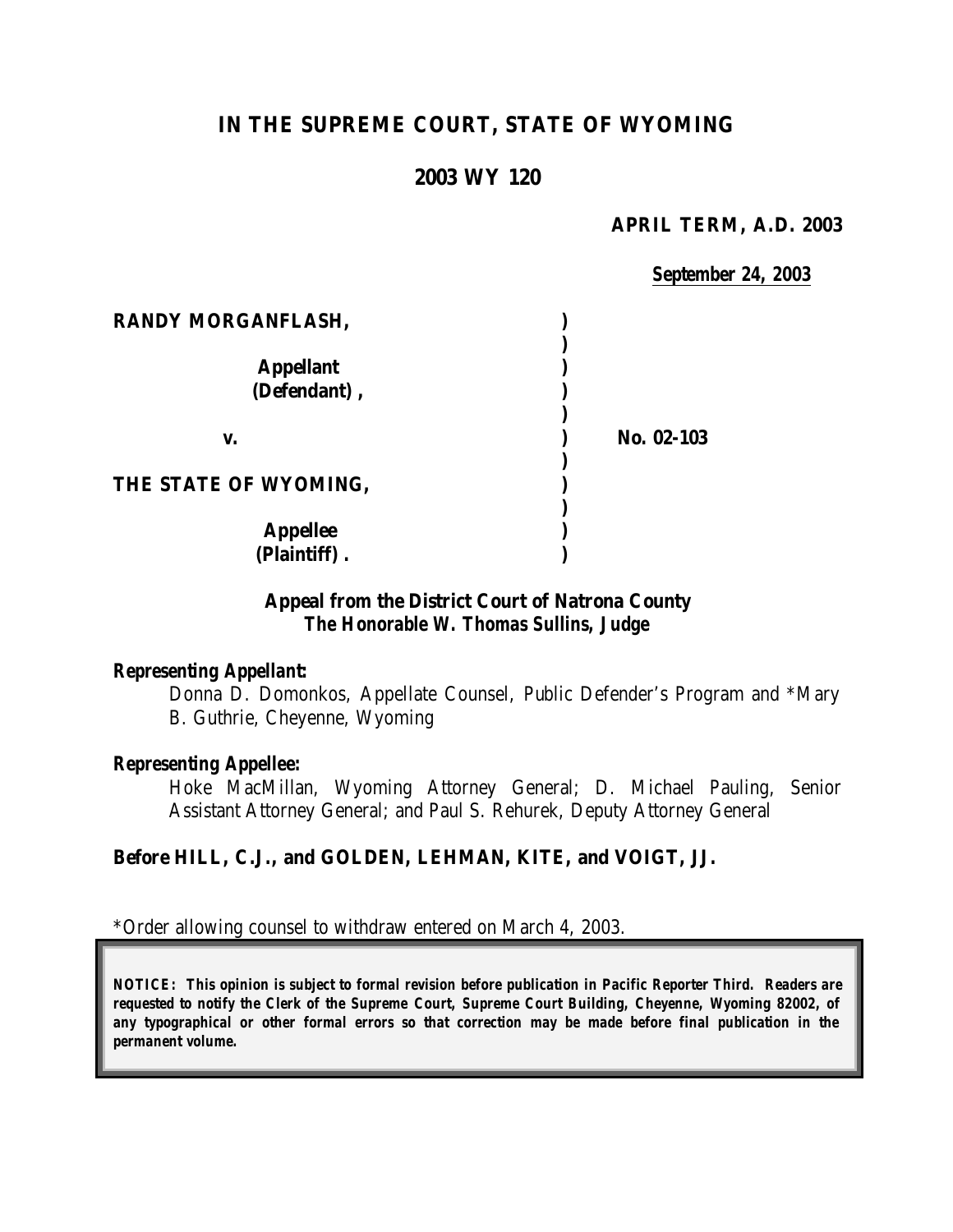### **HILL, Chief Justice.**

[¶1] Appellant, Randy Morganflash (Morganflash), was convicted of one count of second-degree sexual assault,<sup>1</sup> one count of third degree sexual assault,<sup>2</sup> and one count of indecent liberties with a minor.<sup>3</sup> He contends that the district court erred in determining

<sup>1</sup> Wyo Stat. Ann. § 6-2-303 (LexisNexis 2003) (emphasis added) provides:

**§ 6-2-303. Sexual assault in the second degree.**

(a) **Any actor who inflicts sexual intrusion on a victim commits sexual assault in the second degree if, under circumstances not constituting sexual assault in the first degree**:

(i) The actor causes submission of the victim by threatening to retaliate in the future against the victim or the victim's spouse, parents, brothers, sisters or children, and the victim reasonably believes the actor will execute this threat. "To retaliate" includes threats of kidnapping, death, serious bodily injury or extreme physical pain;

(ii) The actor causes submission of the victim by any means that would prevent resistance by a victim of ordinary resolution;

(iii) The actor administers, or knows that someone else administered to the victim, without the prior knowledge or consent of the victim, any substance which substantially impairs the victim's power to appraise or control his conduct;

(iv) The actor knows or should reasonably know that the victim submits erroneously believing the actor to be the victim's spouse;

(v) **At the time of the commission of the act the victim is less than twelve (12) years of age and the actor is at least four (4) years older than the victim**;

(vi) The actor is in a position of authority over the victim and uses this position of authority to cause the victim to submit; or

(vii) The actor inflicts sexual intrusion in treatment or examination of a victim for purposes or in a manner substantially inconsistent with reasonable medical practices.

(b) A person is guilty of sexual assault in the second degree if he subjects another person to sexual contact and causes serious bodily injury to the victim under any of the circumstances listed in W.S. 6-2-  $302(a)(i)$  through (iv) or paragraphs  $(a)(i)$  through (vi) of this section.

<sup>2</sup> Wyo. Stat. Ann. § 6-2-304 (LexisNexis) (emphasis added) provides:

#### **§ 6-2-304. Sexual assault in the third degree.**

(a) **An actor commits sexual assault in the third degree if, under circumstances not constituting sexual assault in the first or second degree**:

(i) The actor is at least four (4) years older than the victim and inflicts sexual intrusion on a victim under the age of sixteen (16) years; or

### (ii) **The actor is an adult and subjects a victim under the age of fourteen (14) years to sexual contact without inflicting sexual intrusion on the victim and without causing serious bodily injury to the victim**;

(iii) The actor subjects a victim to sexual contact under any of the circumstances of W.S.  $6-2-302(a)(i)$  through (iv) or  $62-303(a)(i)$  through (vi) without inflicting sexual intrusion on the victim and without causing serious bodily injury to the victim.

3 Wyo. Stat. Ann. § 14-3-105 (LexisNexis 2003) provides:

#### **§ 14-3-105. Immoral or indecent acts; penalty.**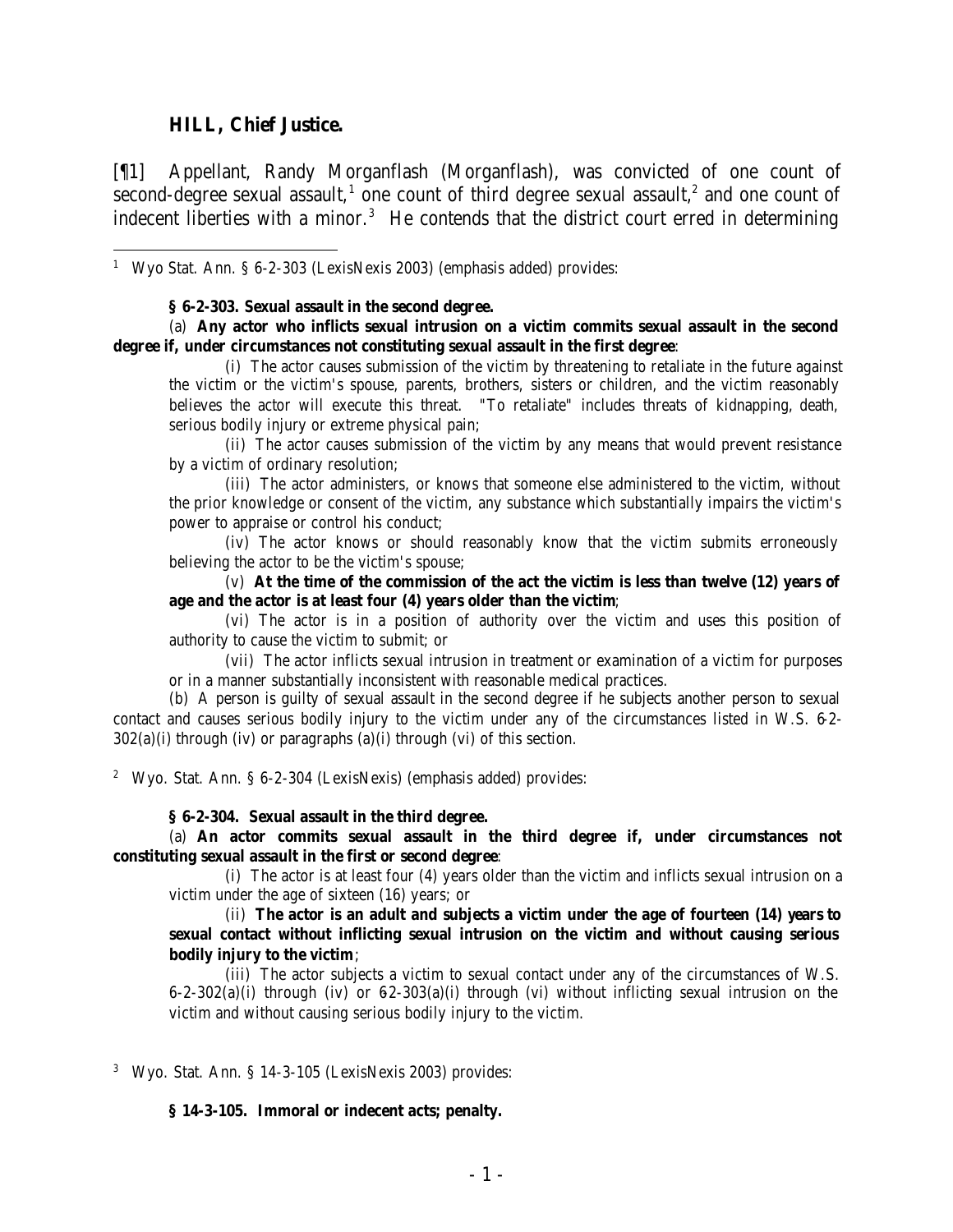that the five-year-old female victim (NR) was competent to testify, that the district court erred in denying his motion for a new trial, and that the district court erred in denying him a formal "taint" hearing with respect to NR's testimony. We will affirm.

### **ISSUES**

[¶2] Morganflash raises these issues for our resolution:

I. Whether the trial court erred when it concluded that NR was competent to testify.

II. Whether the trial court erred when it denied [Morganflash's] motion for a new trial.

III. Whether the trial court erred by not conducting a formal "taint" hearing.

The State describes these issues:

(i) The circumstances of the crime involve a victim who was under the age of sixteen (16) at the time of the offense and an actor who was at least four (4) years older than the victim; and

(B) Repealed by Laws 1997, ch. 135, § 2, eff. July 1, 1997.

<sup>(</sup>a) Except under circumstance constituting sexual assault in the first, second or third degree as defined by W.S. 6-2-302 through 6-2-304, any person knowingly taking immodest, immoral or indecent liberties with any child or knowingly causing or encouraging any child to cause or encourage another child to commit with him any immoral or indecent act is guilty of a felony. Except as provided by subsection (b) of this section, a person convicted under this section shall be fined not less than one hundred dollars (\$100.00) nor more than one thousand dollars (\$1,000.00) or imprisoned in the penitentiary not more than ten (10) years, or both.

<sup>(</sup>b) An actor convicted under subsection (a) of this section shall be punished by life imprisonment without parole if:

<sup>(</sup>ii) The actor has two (2) or more previous convictions for any of the following designated offenses, which convictions resulted from charges separately brought and which arose out of separate occurrences in this state or elsewhere:

<sup>(</sup>A) A conviction under W.S. 6-2-302 through 6-2-304 or a criminal statute containing the same or similar elements as a crime defined by W.S. 6-2-302 through 6-2- 304;

<sup>(</sup>C) A conviction under W.S. 14-3-105(a), or a criminal statute containing the same or similar elements as the crime defined by W.S. 14-3-105(a), if the circumstances of the crime involved a victim who was under the age of sixteen (16) at the time of the offense and an actor who was at least four (4) years older than the victim.

<sup>(</sup>c) As used in this section, "child" means a person under the age of eighteen (18) years.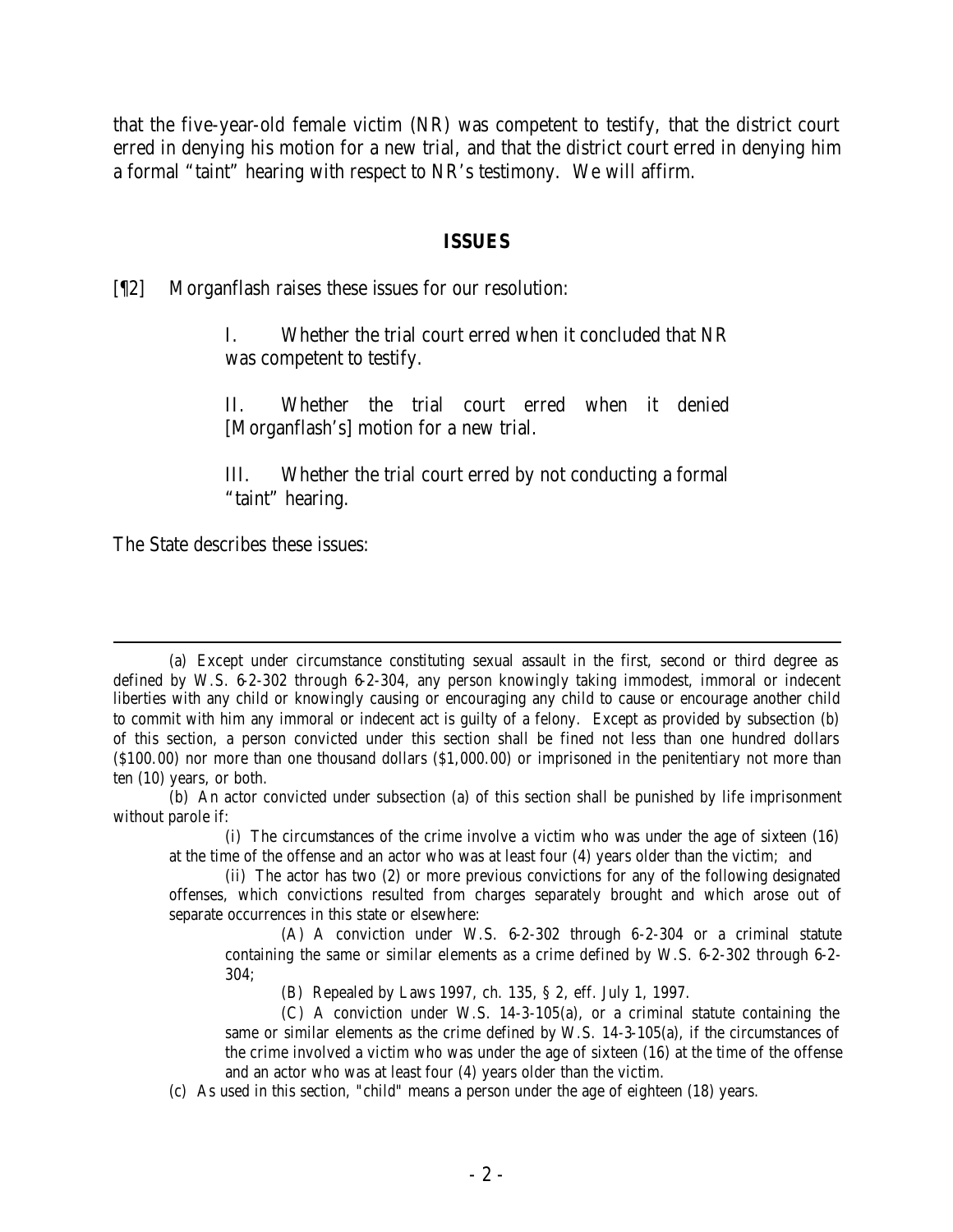I. Did the district court correctly rule that NR was competent to testify, and was it proper to deny [Morganflash's] motion for a new trial based on that ground?

II. Did the district court properly deny [Morganflash's] motion for a separate "taint" hearing regarding NR?

# **FACTS**

[¶3] The victims in this case are NR and her three-year-old brother (TR). The mother of the victims met Morganflash in late January or early February of 2001. After knowing him for about a week, she asked him to move in with her family. Mother was aware that Morganflash was unemployed and had only recently been released from prison where he had served time for a sex offense. Mother worked two jobs that encompassed as much as 16 hours of her day, and Morganflash watched her children while she was at work. The issues raised in this appeal do not necessitate a detailed description of the criminal conduct for which Morganflash was convicted. It suffices to note that Morganflash engaged the two victims in sexual conduct proscribed by Wyoming's criminal code.

[¶4] The nature of the misconduct came to light because NR was not performing well at school and because of her poor performance, as well as some behavior problems, she was being evaluated to determine what the cause or causes might be. In addition, an inquiry was made when a school employee observed Morganflash giving NR an open-mouthed "lingering" kiss when he dropped her off for school. This process was ongoing during the first five months of 2001. In May 2001, NR revealed that both she and her little brother were the objects of sexual abuse by Morganflash. NR testified at trial and repeated essentially the same information as that she had revealed to a Department of Family Services investigator and to a psychologist who was treating NR and TR during this time period.

[¶5] The district court conducted a hearing to determine whether the two victims were competent to testify. It found that NR was competent to testify, but that TR was not. In addition, Morganflash requested that the district court conduct a "taint" hearing to determine whether the questioning of NR had been so suggestive and leading as to undermine the accuracy of NR's memory of the crucial events. The district court denied Morganflash's motion for a taint hearing on the basis that he did not meet the threshold requirement of presenting "some evidence" of taint.

# **Competence of NR and Need for Separate "Taint" Hearing**

[¶6] Morganflash contends that NR was not competent to appear as a witness and that the district court erred in finding her to be competent. Because this issue continues to appear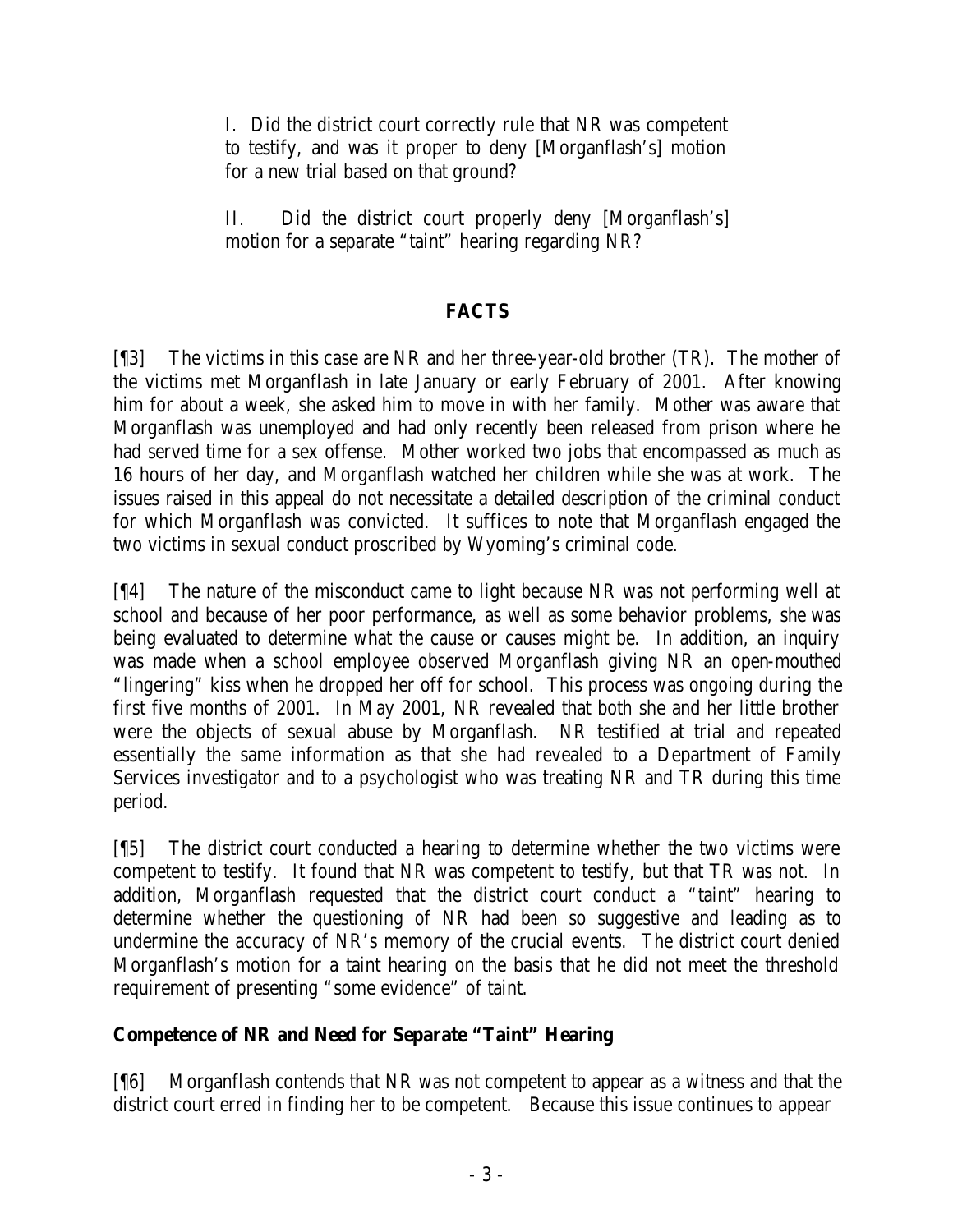with regularity, especially in appeals regarding child molestation cases, we repeat at length our seminal decision collecting and analyzing our jurisprudence with respect to competency hearings and the associated "taint" issue:

> The Wyoming Rules of Evidence provide that "[e]very person is competent to be a witness except as otherwise provided in these rules." W.R.E. 601. "A person is generally competent to testify if he can understand, receive, remember and narrate impressions and is sensible to the obligations of the oath taken before testifying." *Simmers*, 943 P.2d at 1199; *Larsen v. State*, 686 P.2d 583, 585 (Wyo.1984). "Intelligence, not age, is the guiding criteria in determining the competency of a witness." *Baum v. State*, 745 P.2d 877, 879 (Wyo.1987). It is a well-established principle of law that competency of witnesses to testify is a question within the sound discretion of the trial court. *Selby v. Savard*, 134 Ariz. 222, 655 P.2d 342, 347 (1982); *People v. Estorga*, 200 Colo. 78, 612 P.2d 520, 524 (1980); *State v. Joblin*, 107 Idaho 351, 689 P.2d 767, 771 (1984); *State v. Howard*, 247 Mont. 370, 806 P.2d 1038, 1039 (1991). However, when children are called into the courtroom to testify, we have held that once the child's competency is called into question by either party, **it is the duty of the court** to make an independent examination of the child to determine competency, and that determination will not be disturbed unless shown to be clearly erroneous. *Burt v. Burt*, 48 Wyo. 19, 41 P.2d 524, 525 (1935) (*quoting* 5 Jones Commentaries on Evidence 3958, 3959, § 2107 (2d Ed.)). *See also Punches v. State*, 944 P.2d 1131, 1136 (Wyo.1997); *Trujillo v. State*, 880 P.2d 575, 579 (Wyo.1994); *Baum*, 745 P.2d at 879; and *Larsen*, 686 P.2d at 585.

We have directed the district courts to utilize a five -part test for determining the competency of child witnesses:

"(1) an understanding of the obligation to speak the truth on the witness stand; (2) the mental capacity at the time of the occurrence concerning which he is to testify, to receive an accurate impression of it; (3) a memory sufficient to retain an independent recollection of the occurrence; (4) the capacity to express in words his memory of the occurrence; and (5) the capacity to understand simple questions about it."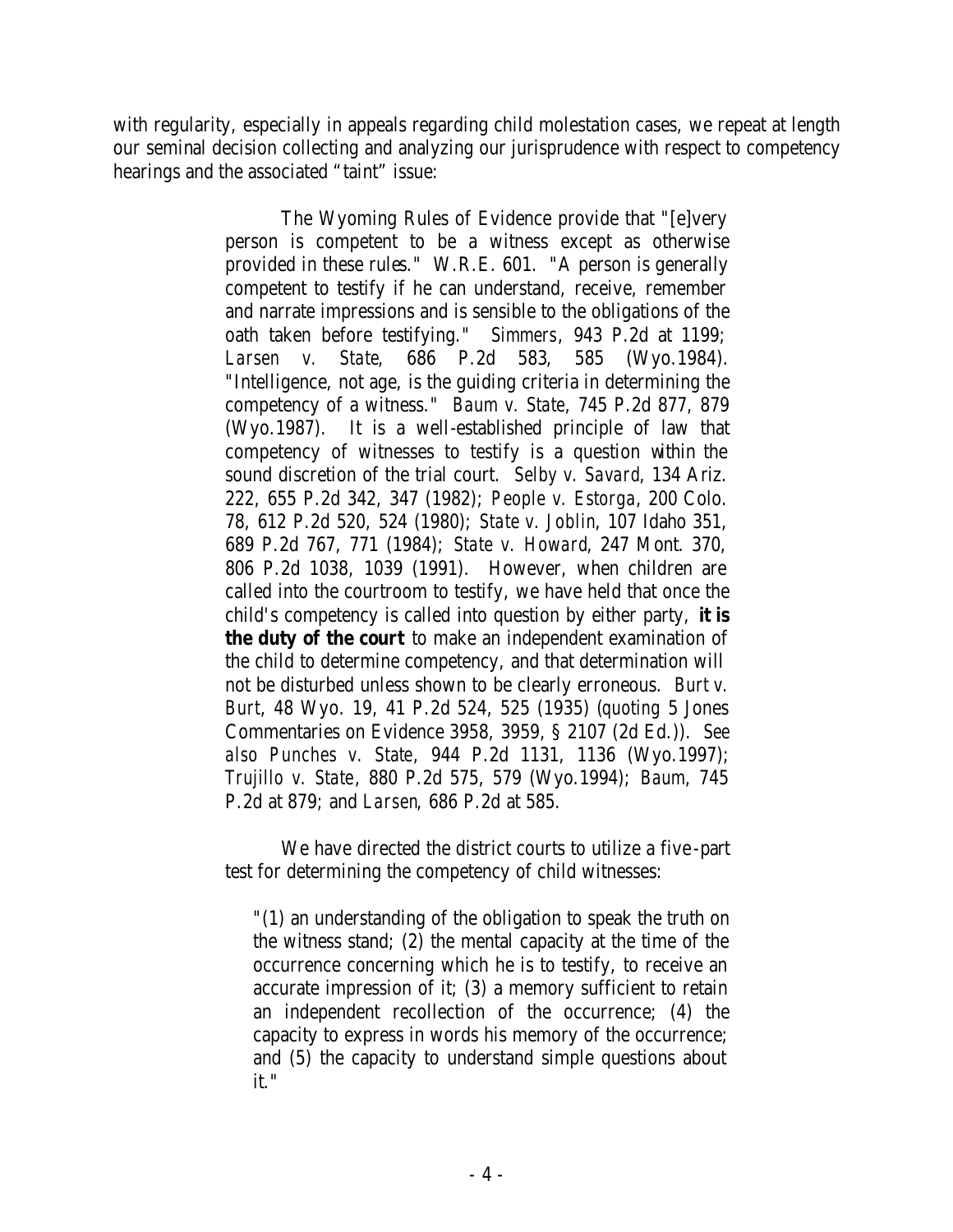*Larsen*, 686 P.2d at 585 (*quoting State v. Allen*, 70 Wash.2d 690, 424 P.2d 1021 (1967)).

The New Jersey Supreme Court, prompted by its recognition that children can be susceptible to suggestive interview techniques and that such techniques can undermine the reliability of a child's account of actual events, adopted a procedure termed a "taint hearing." *Michaels*, 642 A.2d at 1382-84.

The [New Jersey] Supreme Court held that a pretrial "taint" hearing was the appropriate method of determining whether the investigatory interrogations and interviews "were so suggestive that they give rise to a substantial likelihood of irreparably mistaken or false recollection of material facts bearing on defendant's guilt." \* \* \* The Court held that the initial burden of triggering the taint hearing is on the defendant, who must make a showing of "some evidence" that the victim's statements were the result of suggestive interview techniques. \* \* \*

The factors that should be considered in assessing the reliability of a complaint regarding sexual offenses are: "(1) the age of the victim; (2) circumstances of the questioning; (3) the victim's relationship with the interrogator; and (4) the type of questions asked."  $* * *$ Undue suggestiveness can occur when an interviewer has a preconceived notion of what has happened to a child, the interviewer uses leading questions, the interviewer is a trusted authority figure, the person accused of wrongdoing is vilified during the interview, or the interviewer uses threats or rewards to pressure the child.

*State v. Scherzer*, 301 N.J.Super. 363, 694 A.2d 196, 245-46, *cert. denied*, 151 N.J. 466, 700 A.2d 878 (1997) (*summarizing and quoting Michaels*, 642 A.2d at 1377-1383).

While we agree with the reasoning of the New Jersey Supreme Court, we conclude that there is no void in Wyoming law which a "taint hearing" procedure would fill. The Washington State Supreme Court considered the issue in *Matter of Dependency of A.E.P.*, 135 Wash.2d 208, 956 P.2d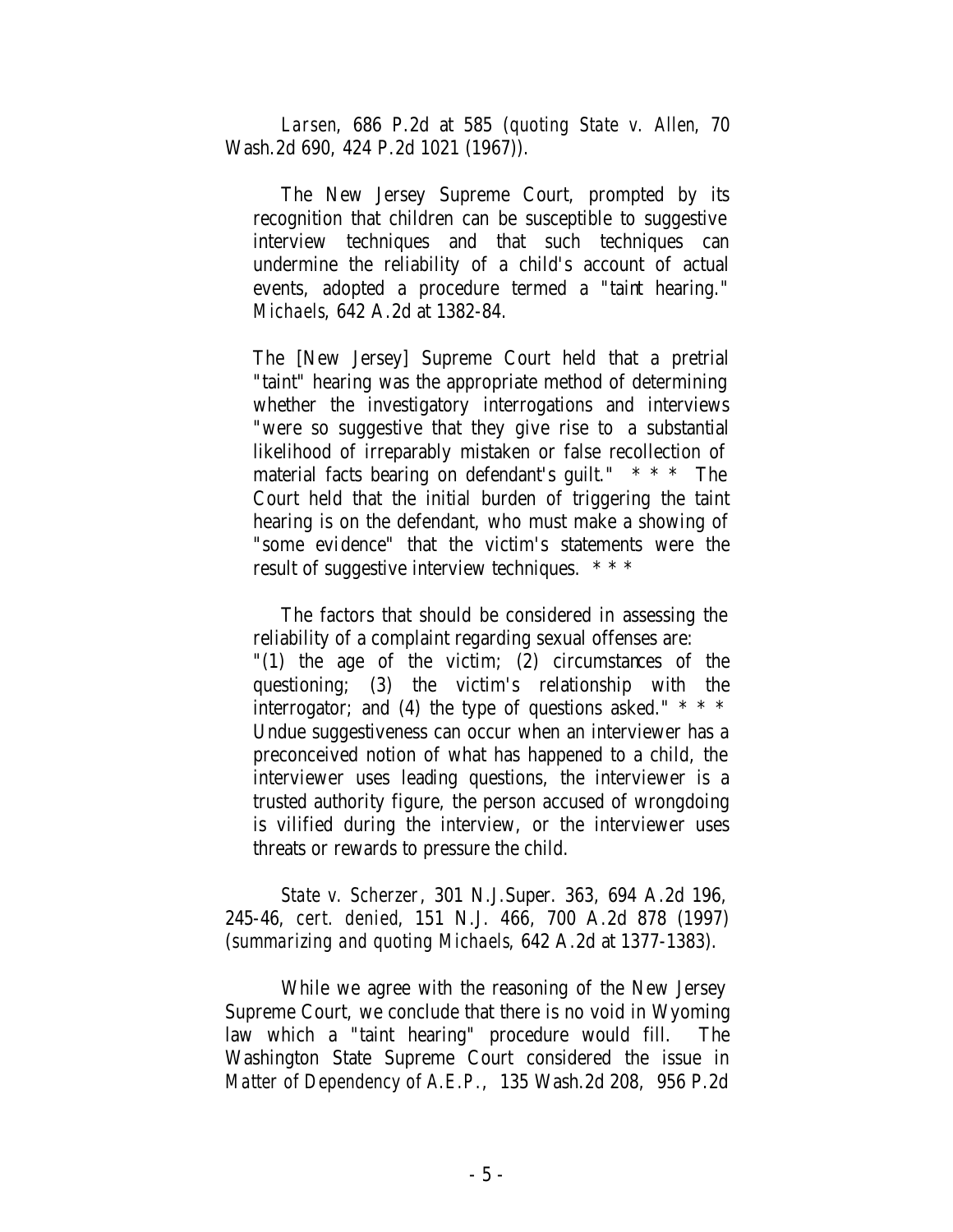297 (1998), and found that the competency inquiry included the question of pretrial taint. That court also utilizes the fivepart test to determine the competency of child witnesses:

"The true test of the competency of a young child as a witness consists of the following: (1) an understanding of the obligation to speak the truth on the witness stand; (2) the mental capacity at the time of the occurrence concerning which he is to testify, to receive an accurate impression of it; (3) a memory sufficient to retain an independent recollection of the occurrence; (4) the capacity to express in words his memory of the occurrence; and (5) the capacity to understand simple questions about it."

*Id.* at 304 (*quoting Allen*, 70 Wash.2d 690, 424 P.2d 1021). Recognizing the overlap in competency and taint considerations, the Washington State Supreme Court said:

We decline to adopt a pretrial taint hearing as a requirement for the reason that the existing state of the law adequately addresses Petitioner's concerns. As to the reliability of a child's testimony, a defendant can argue memory taint at the time of the child's competency hearing. If a defendant can establish a child's memory of events has been corrupted by improper interviews, it is possible the third *Allen* factor, "a memory sufficient to retain an independent recollection of the occurrence[,]" may not be satisfied.

*Matter of Dependency of A.E.P.*, 956 P.2d at 307 (*quoting Allen*, 70 Wash.2d 690, 424 P.2d 1021). We similarly decline to adopt a separate pretrial "taint hearing" procedure as the concerns addressed by such a procedure can be adequately addressed during the competency hearing which we have required since 1935. We do, however, endorse the use of the factors set out in the *Michaels* decision as they relate to the question of independent recollection.

*English v. State*, 982 P.2d 139, 145-46 (Wyo. 1999) (alterations in original); *and see Alicea v. State*, 13 P.3d 693, 697 (Wyo. 2000); *Billingsley v. State*, 2003 WY 61, ¶¶10- 13, 69 P.3d 390, ¶¶ 10-13 (Wyo. 2003); *Wilde v. State*, 2003 WY 93, ¶7, 74 P.3d 699, ¶7; and *Seward v. State*, 2003 WY 116, ¶30, \_\_\_ P.3d \_\_\_\_, ¶30 (Wyo. 2003).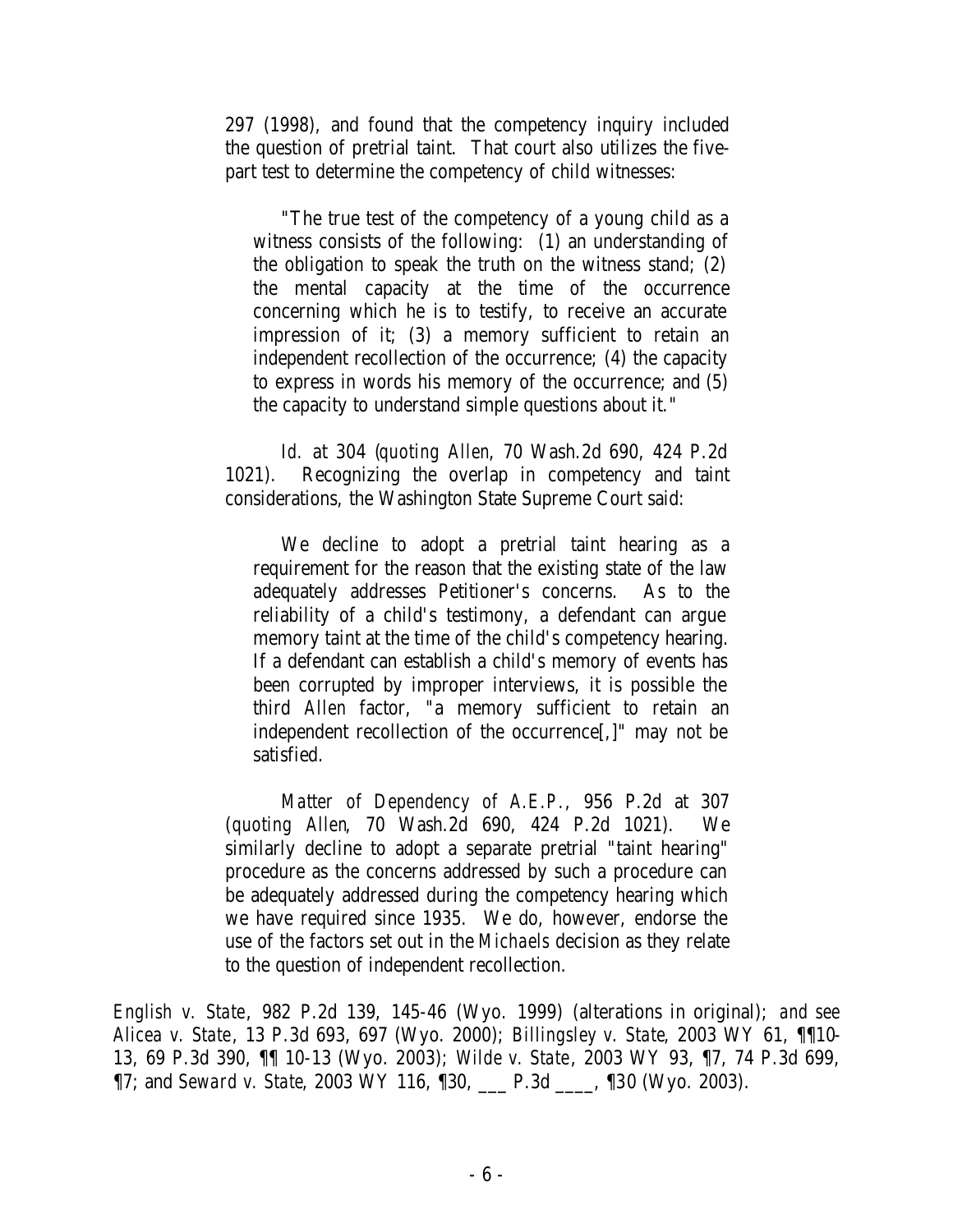[¶7] Morganflash asserts that a careful examination of NR's testimony, both at the competency hearing and at trial, demonstrates that she was not competent to testify as a witness. We do not agree. Our searching examination of her testimony, which we do not feel the need to set out in detail here, obliges this Court to conclude that the district court's resolution of the factual elements of the standard of review set out above was not clearly erroneous and was within the sound discretion of the trial court. While NR's responses may have been at or near the margins of competency for a child of her age, she was able to adequately meet the minimum criteria set out in the standard of review quoted above. The cases cited above demonstrate the need for more patient, focused, and thorough questioning of child witnesses, using terminology more readily understandable to children of tender years. A useful guide is found at Manuel E. Nestle, *Qualifying Child Witness to Testify*, 35 Am.Jur. POF2d 665-689 (1983 and Supp. 2001 at 147-77); *also see* Michael D. Pursell, *Defense to Charges of Sex Offense*, 24 Am.Jur. POF2d 515, §§ 27-31 (1980 and Supp. 2001 at 122-28).

[¶8] Morganflash also challenges the trial court's decision to deny his motion for a separate "taint" hearing. As set out more fully above, such a "taint" hearing is required only if a defendant comes forward with "some evidence" that taint is present. Morganflash accepts that he did not come forward with information sufficient to meet the "some evidence" standard, but asserts that he was unable to do so because none of the sessions wherein NR was questioned or counseled were tape recorded or audio/video recorded. The transcripts reveal that the sessions in which NR made her revelations were not recorded for good reasons, and in one instance the recording device failed to work properly. Moreover, cogent argument or pertinent authority to the effect that failure to record such sessions is error, or is other than a defensible policy, does not support these contentions. A comprehensive review of the transcripts "after the fact," discloses that those who interviewed NR did not taint her recollection of the crucial events, and that Morganflash's contentions were, indeed, speculation. The district court did not abuse its discretion in denying the separate "taint" hearing.

# **Motion for New Trial**

[¶9] Morganflash contends that the "interests of justice" mandated that the district court grant his motion for new trial. W.R.Cr.P. 33 (emphasis added) provides:

> (a) *In general*. -- The court on motion of a defendant may grant a new trial to that defendant if required **in the interest of justice**. If trial was by the court without a jury, the court, on motion of a defendant for a new trial, may vacate the judgment if entered, take additional testimony, and direct the entry of a new judgment.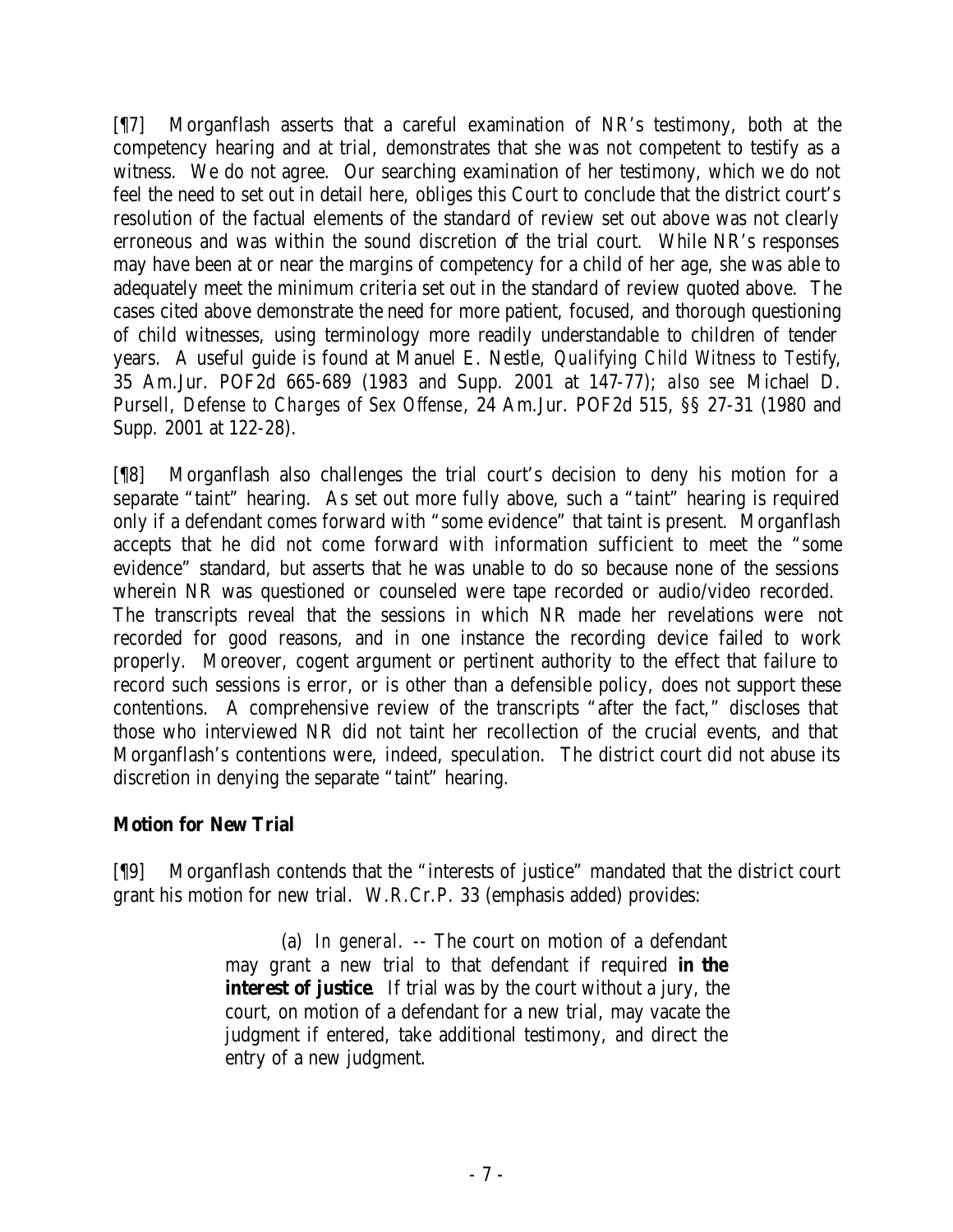(b) *Any grounds except newly discovered evidence*. -- A motion for a new trial based on any grounds, except newly discovered evidence, shall be made within 15 days after verdict or finding of guilty or within such further time as the court may fix during the 15 day period; but the time for filing the motion may not be extended to a day more than 30 days from the date the verdict or finding of guilty is returned. The motion shall be determined and a dispositive order entered within 15 days after the motion is filed and if not so entered shall be deemed denied, unless within that period the determination shall be continued by order of the court, but no continuance shall extend the time to a day more than 60 days from the date the verdict or finding of guilty is returned.

(c) *Newly discovered evidence*. -- A motion for a new trial based on the grounds of newly discovered evidence may be made only before or within two years after final judgment but if an appeal is pending, the court may grant the motion only on remand of the case. A motion for new trial based on the ground of newly discovered evidence shall be heard and determined and a dispositive order entered within 30 days after the motion is filed unless, within that time, the determination is continued by order of the court, but no continuance shall extend the time to a day more than 60 days from the date that the original motion was filed. When disposition of a motion for new trial based on newly discovered evidence is made without hearing, the order shall include a statement of the reason for determination without hearing.

[¶10] The basis for the new trial motion was, in large part, an iteration of the contention that NR was not competent to testify and we will not repeat those assertions here, as they are well summarized above.

[¶11] A trial court has discretion in determining whether to grant a motion for new trial. In determining whether the trial court abused its discretion, we must decide whether the court could have reasonably concluded as it did. *Baumgartner v. State*, 7 P.3d 912, 915 (Wyo. 2000) (internal citations omitted). Judicial discretion is a composite of many things, among which are conclusions drawn from objective criteria; it means a sound judgment exercised with regard to what is right under the circumstances and without doing so arbitrarily or capriciously. *Anderson v. State*, 2002 WY 46, ¶25, 43 P.3d 108, ¶25 (Wyo. 2002) (citing *Vaughn v. State*, 962 P.2d 149, 151 (Wyo.1998)); *also see State v. Vinson*, 515 N.W.2d 314, 320-21 (Wis.App. 1994).